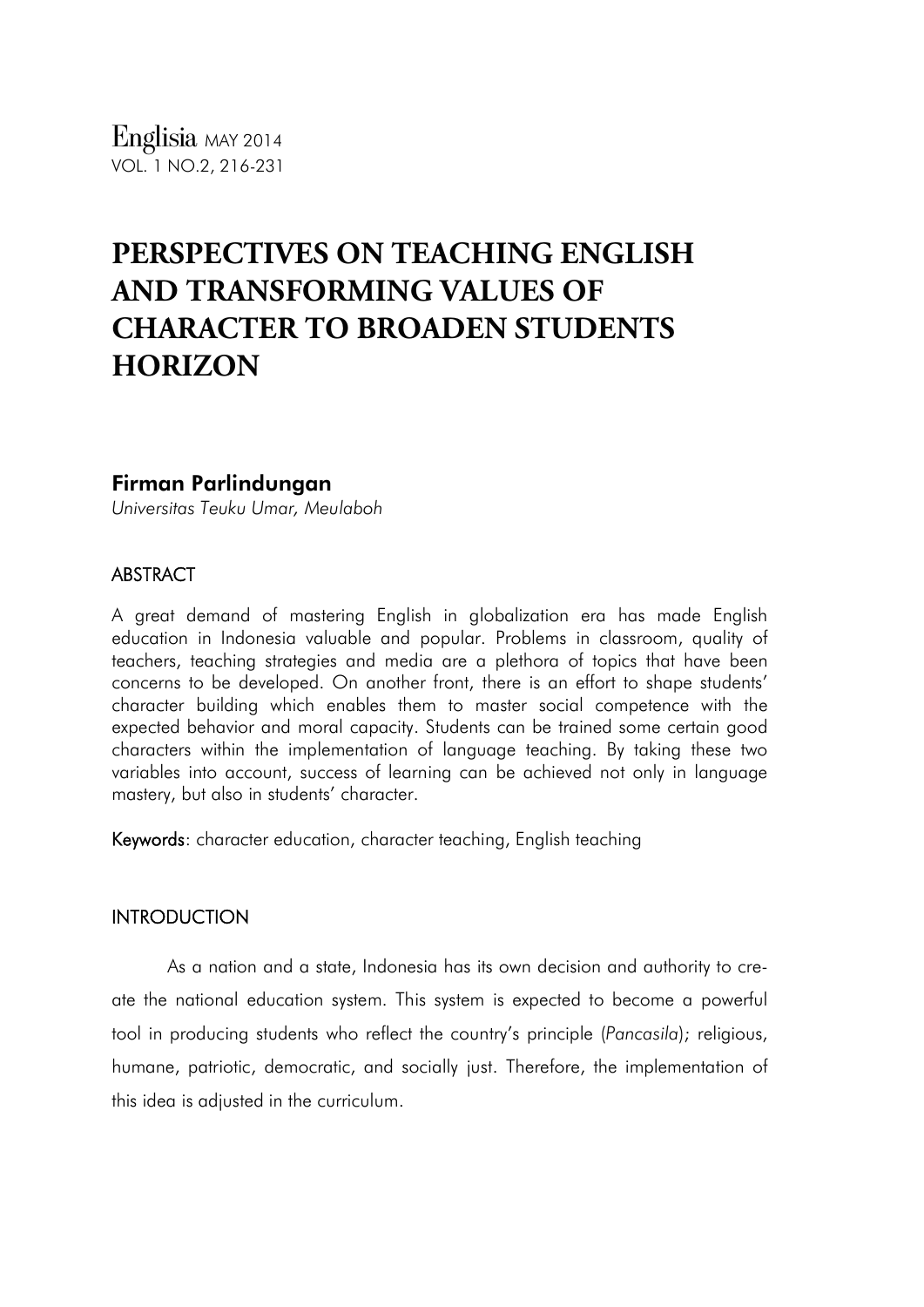The government of Indonesia has officially issued a number of curricula, start from the independence year of Indonesia (1945), up to the present time. Those curricula are the 1947 curriculum, the 1952 curriculum, the 1968 curriculum, the 1975 curriculum, the 1984 curriculum, the 1994 curriculum, and the School-based curriculum (2006). Such curricula are changed time to time to meet the educational goals of each year (Cahyono & Widiati, 2011, p. 2).

Concerning with English education in the Indonesian context, it is taught as a foreign language, beginning from junior high school through the university. The competence being emphasized varies in respective year of curriculum. Cahyono and Widiati (2011, p. 13) explained that the recent one, the school-based curriculum, aims at developing students' potential to create graduates who are religious, faithful, knowledgeable, skillful, creative, innovative, autonomous, democratic, and responsible. In short, there is a demand that students are expected not only to master the language but also other competences, especially social competence.

In line with the explanation above, the government of Indonesia has declared character education concept in addition to the development of national education system. It is clearly stated in National System of Education Act Number 20/2003 chapter 3: "National education function to develop skill and shape character as well as a dignified nation's identity in order to educate the life of the nation,…" The importance of character education in the process of teaching and learning emerged because of some reasons. The first reason is to prevent Indonesian youth from the negative action such as pornography, corruption, drugs usage, bullying, violence, and others. The second one is to set students in a never ending process of education, a lifelong education in which they can take responsibility to their own learning. Indeed, whether teachers are able to teach character in the classroom setting or not, is still in question.

Consequently, English teachers in Indonesia are required not only to comprehend the theory or framework of language learning (including approach and method), but also capable to adjust character as moral values in accordance to the teaching and learning outcomes. It is important to teach the language and transform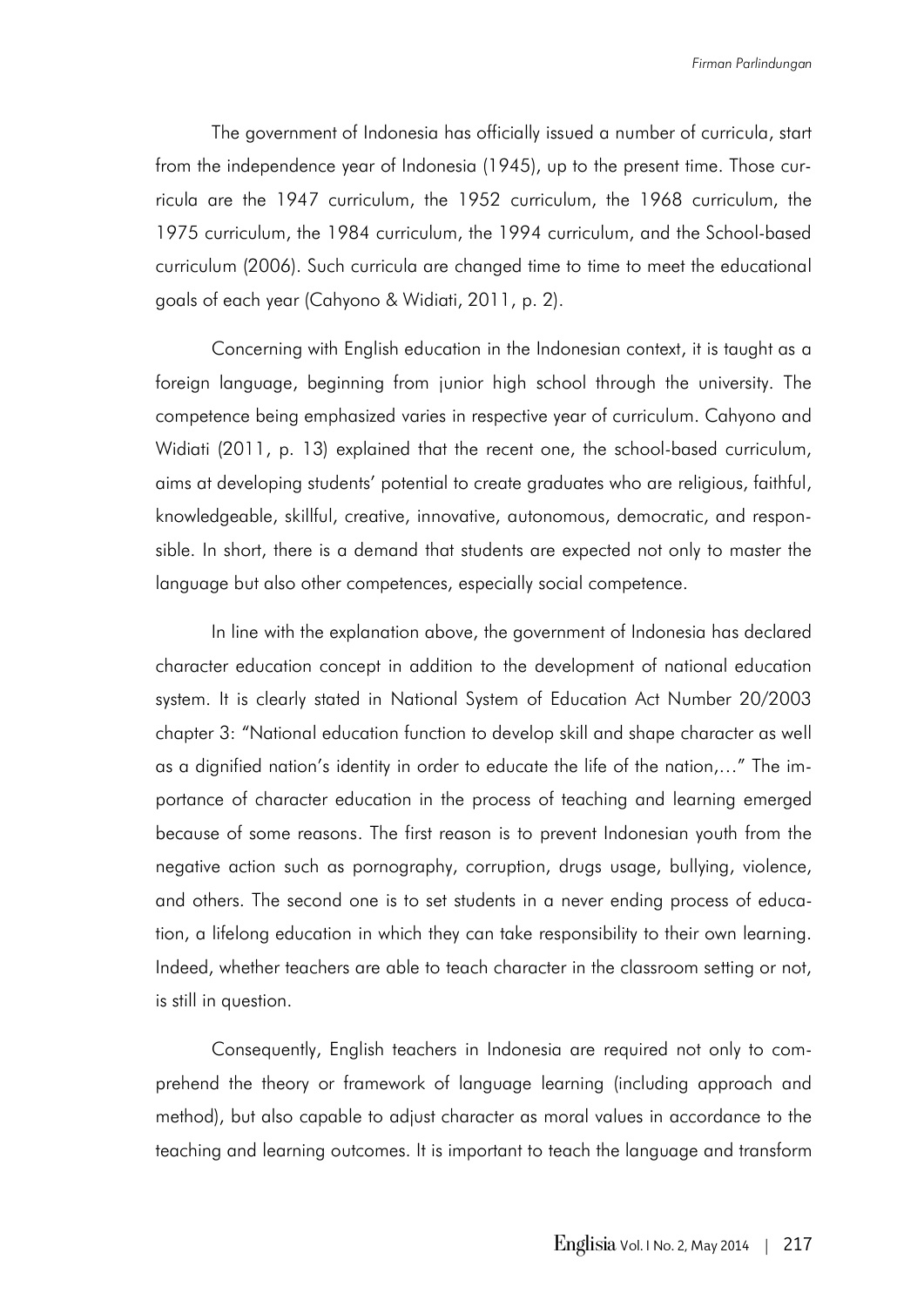#### *PERSPECTIVES ON TEACHING ENGLISH AND TRANSFORMING VALUES OF CHARACTER TO BROADEN STUDENTS HORIZON*

the values of certain character become a single entity. As Kartadinata (2012) highlighted "…the best provision that given to the next generation is character education".

This paper is primarily written to give a perspective on how to teach English and set successful learning outcomes in harmony with the transformation of character values that broaden students' horizon. Therefore, this paper will discuss the fundamental theory of teaching English, the concept of character education in the Indonesian context, and implication for teaching. Relating these variables to one another, this paper aims to explore and investigate the ways in which English teaching and character transfer may in turn provide success in teaching and learning language.

The teaching of English lies on interrelation of theory and practice. As with teaching in general, language teaching can be conceptualized in various ways. Freeman (2000) outlined that the awareness of the nature of language, the nature of learning, the nature of culture, and students' need, is important as a guide of what to do in classroom.

In teaching and learning process, language has a prominent role, especially English, because it is as a means of communication. Emmit and Pollock (1997, p. 206) mentioned that "Language is central to learning. Learning is central to teaching." This means that language is used either as medium of instruction or the subject being learned and language learning is a focus of teaching.

### Concept of Character Education in Indonesian Context

There are some definitions of character. First of all, character as traits that attributed to individual. Character as a trait of individual can be shaped. It means that individual might be changed. Although trait has internal factor that every people must be different, trait is strongly affected by external factor such as family and environment (Adisusilo, 2012, p. 76). Another opinion according to Lickona (2012, p. 82) character has three interrelated part; moral knowledge, moral feeling, and moral behavior. A good character consists of knowing good things, willing good things,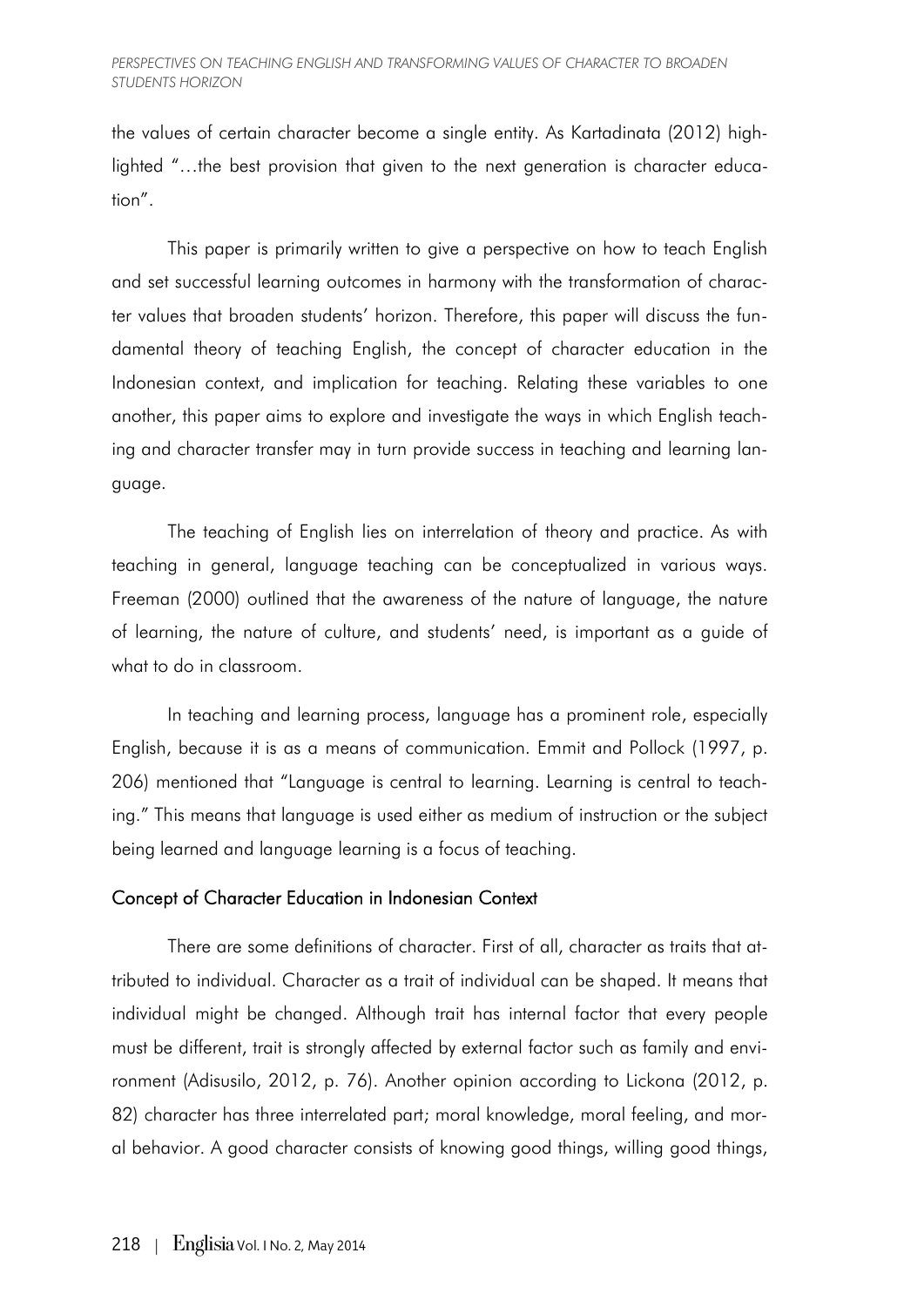and doing good things. So character here is a value to conduct. Moreover, based on Indonesian dictionary, character is psychological trait, moral, or manner which differentiate people one another. Next opinion according to Malik (2012, p. 10) character education is "the composite of those psychological characteristics that impact the child's capacity and tendency to be effective moral agent, to be socially and personally responsible, ethical, and self-managed". To sum up, a good character education must involve the aspects of moral knowing and moral feeling, to achieve a moral action (Ministry of National Education, 2011). Character is related to moral which substituted with particular individual's durable qualities.

Character education is not totally a new tradition in Indonesian education because the founding fathers of this country have tried to apply the spirit of character education as a foundation for national identity and integrity in accordance with the context and situation (Koesoema, 2007, p. 46). The concept of character can imply a variety of attributes including the existence or lack of virtues such as integrity, courage, fortitude, honesty, and loyalty, or good behaviors or habits. The former of Indonesian country, Soekarno as well as Mohamad Said from Taman Siswa, St. Takdir, and Soedjatmoko once sounded the importance of character building for the people of Indonesia. What they meant by character building is character education for students that is how to educate students in school, so they are not only smart but also well behaved (Buchori, 2007).

In the National System of Education Act Number 20/2003, some points need to be taken into account concerning with character education concept. Those points are as the following.

1. Definition of education as defined in National System of Education Act Number 20/2003:

"Education is a conscious and deliberate effort to create the atmosphere of learning and learning process so that learners are actively developing their potential to have strong of religious spirit, self-control, personality, intelligence, noble character, and skill that are needed by themselves, as well as by the society, the nation, and the country".

*"Pendidikan adalah usaha sadar dan terencana untuk mewujudkan suasana belajar dan proses pembelajaran agar peserta didik secara aktif mengem-*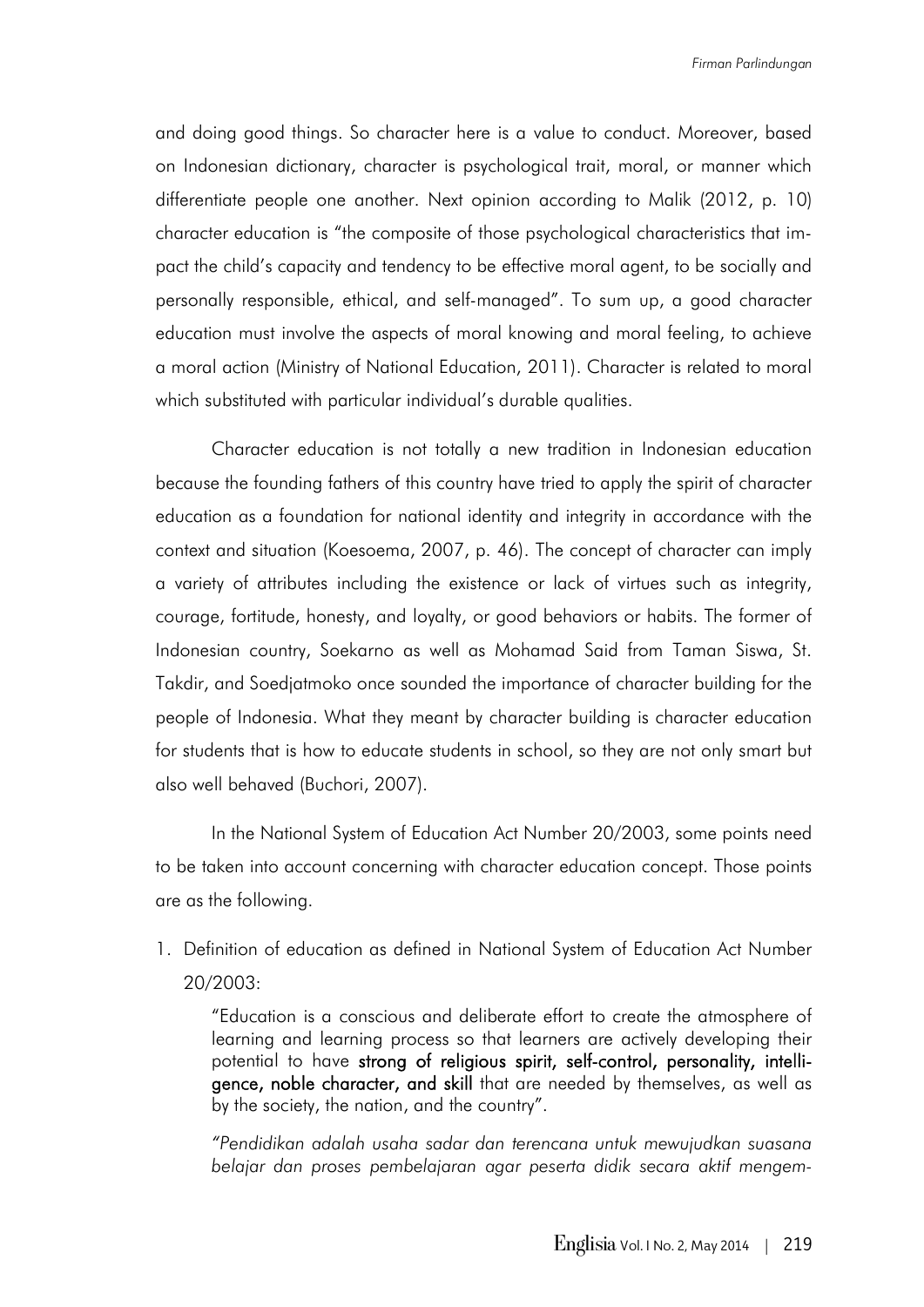*bangkan potensi dirinya untuk memiliki kekuatan spiritual keagamaan, pengendalian diri, kepibadian, kecerdasan, akhlak mulia, serta kerampilan yang diperlukan dirinya, masyarakat, bangsa dan negaranya."* 

2. In Chapter II Article 3 explained that:

"National education functions to develop skill and shape character as well as a dignified nation's identity in order to educate the life of the nation, aims at developing learners' potential so that they become faithful and pious human to God the almighty one, having noble character, healthy, knowledgeable, skillful, creative, independent, and become democratic as well as responsible citizens".

*"Pendidikan nasional berfungsi mengembangkan kemampuan dan membentuk watak serta peradaban bangsa, bertujuan untuk berkembangnya potensi peserta didik agar menjadi manusia yang beriman dan bertakwa kepada Tuhan Yang Maha Esa, berakhlak mulia, sehat, berilmu, cakap, kreatif, mandiri, dan menjadi warga Negara yang demokratis serta bertanggung jawab".*

3. In Chapter X about curriculum, Article 36, Point (3) mentioned that:

"Curriculum is based on levels of education within the framework of Unitary Republic of Indonesia with regard to  $(a)$  improvement of faith and godfearing; (b) improvement of noble character; (c) improvement of potential, intelligence, and interest of learners; (d) improvement of regional and local potential; (e) variability of regional and national development; (f) demands of workplace; (g) development of science, technology, and art; (h) religion; (i) dynamics of global development; and (j) national unity and national values.

*"Curriculum disusun sesuai dengan jenjang pendidikan dalam rangka Negara Kesatuan Republik Indonesia dengan memperhatikan: (a) peningkatan iman dan takwa; (b) peningkatan akhlak mulia; (c) peningkatan poensi, kecerdasan, dan minat peserta didik; (d) keragaman potensi daerah dan lingkungan; (e) tuntutan pembangunan daerah dan nasional; (f) tuntutan dunia kerja; (g) perkembangan ilmu pengetahuan, teknologi, dan seni; (h) agama; (i) dinamika perkembangan global; dan (j) persatuan nasional dan nilai-nilai kebangsaan.* 

It is clear to conclude that, the three points above highligh that character education has been conceptualized in the National System of Education, for instance the objective of national education emphasizes the character "faithfull and pious to God the almighty one". Similarly, the curriculum also takes into account the improvement of faith and pious to God the almighty, the improvement of noble character, and an obligation to take religion course beginning from primary school up to higher education. It shows the consistency if the government of Indonesia to make the concept of character education in line with the education act.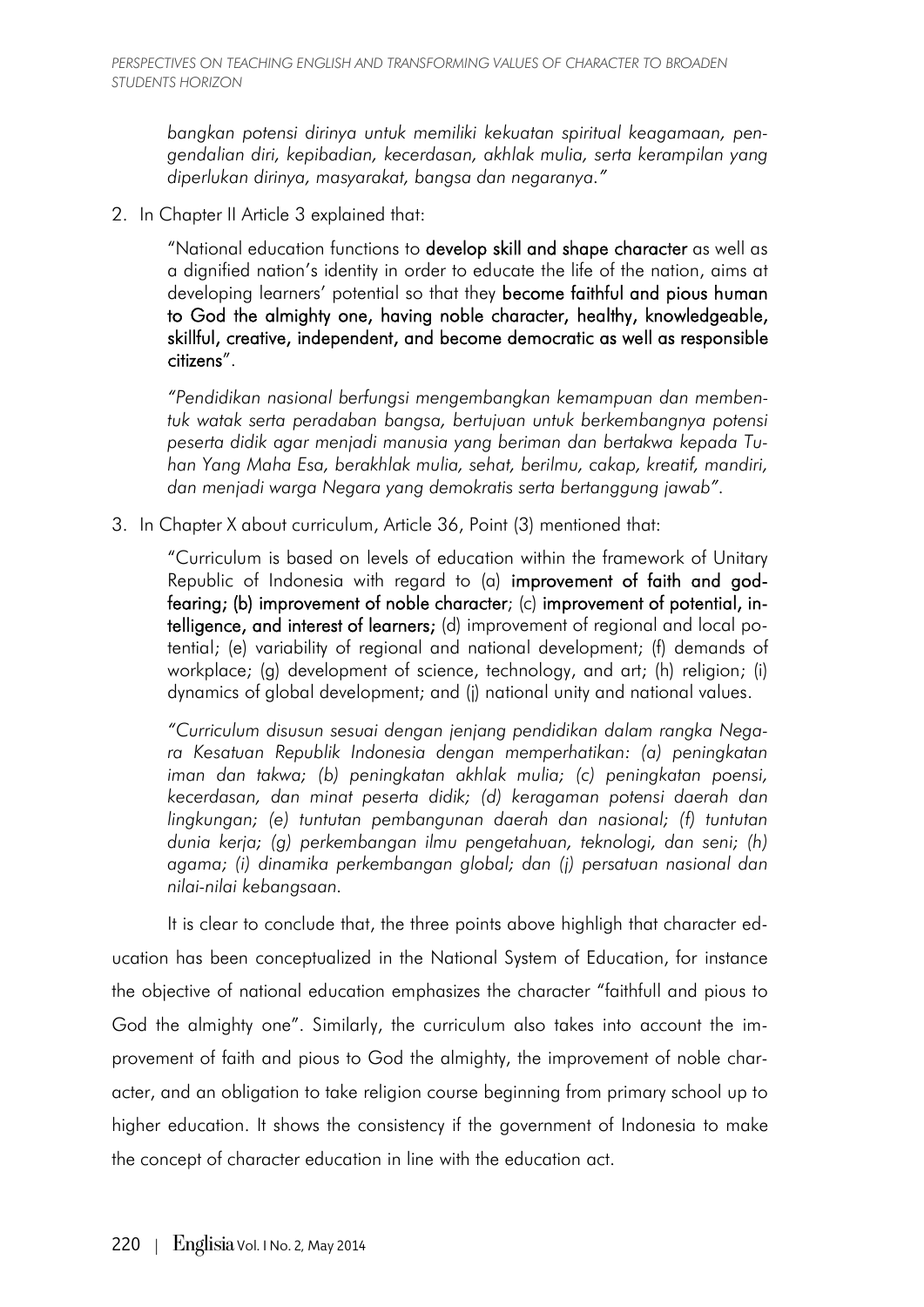In addition to the explanation above, The Ministry of Education and Culture Republic of Indonesia (2011) explained that "Character education is an effort to develop character of the nation". True character cannot be achieved by listening to someone explains what it is. Rather, it is something each individual must find on his/her own. Character needs to be built up from relationships with family and school. Therefore, National Research and Development Board of Curriculum narrows character education in 18 terms which have to be implemented in the teaching and learning process. Look at the table below.

| <b>Terms of Trait</b> | <b>Notes</b>                                                                                                                                            |
|-----------------------|---------------------------------------------------------------------------------------------------------------------------------------------------------|
| Religious             | Attitude and behavior to be adherence to religion<br>command, tolerance to other religions, and living in<br>harmony with other religions               |
| Honest                | Attitude and behavior to make themselves to be an<br>individual who can be trusted in word, action, and<br>work                                         |
| Tolerant              | Attitude and behavior to respect religion, race, ethnic,<br>opinion differences                                                                         |
| Discipline            | Attitude and behavior to behave orderly and obedient<br>to various rules and regulations                                                                |
| Hard working          | Attitude and behavior that showed a willingness to<br>seriously solve the obstacle of learning and task                                                 |
| Creative              | Think and do something to produce a process or a<br>new product of what already exist                                                                   |
| Independent           | Attitude and behavior that are not easily depend on<br>other people in doing task                                                                       |
| Democratic            | Way of thinking, behaving, and conducting that judge<br>the right and obligation of himself the same as others                                          |
| Curious               | Attitude and behavior that always try to explore some-<br>thing deeper and wider of what being learned, seen,<br>and listened                           |
| <b>Nationalist</b>    | The way of thinking, behaving, and having conception<br>that put the interest of the nation and the state over<br>the interest of himself and his group |

*Table 1: Specific Terms of Character Education in the Indonesian Context*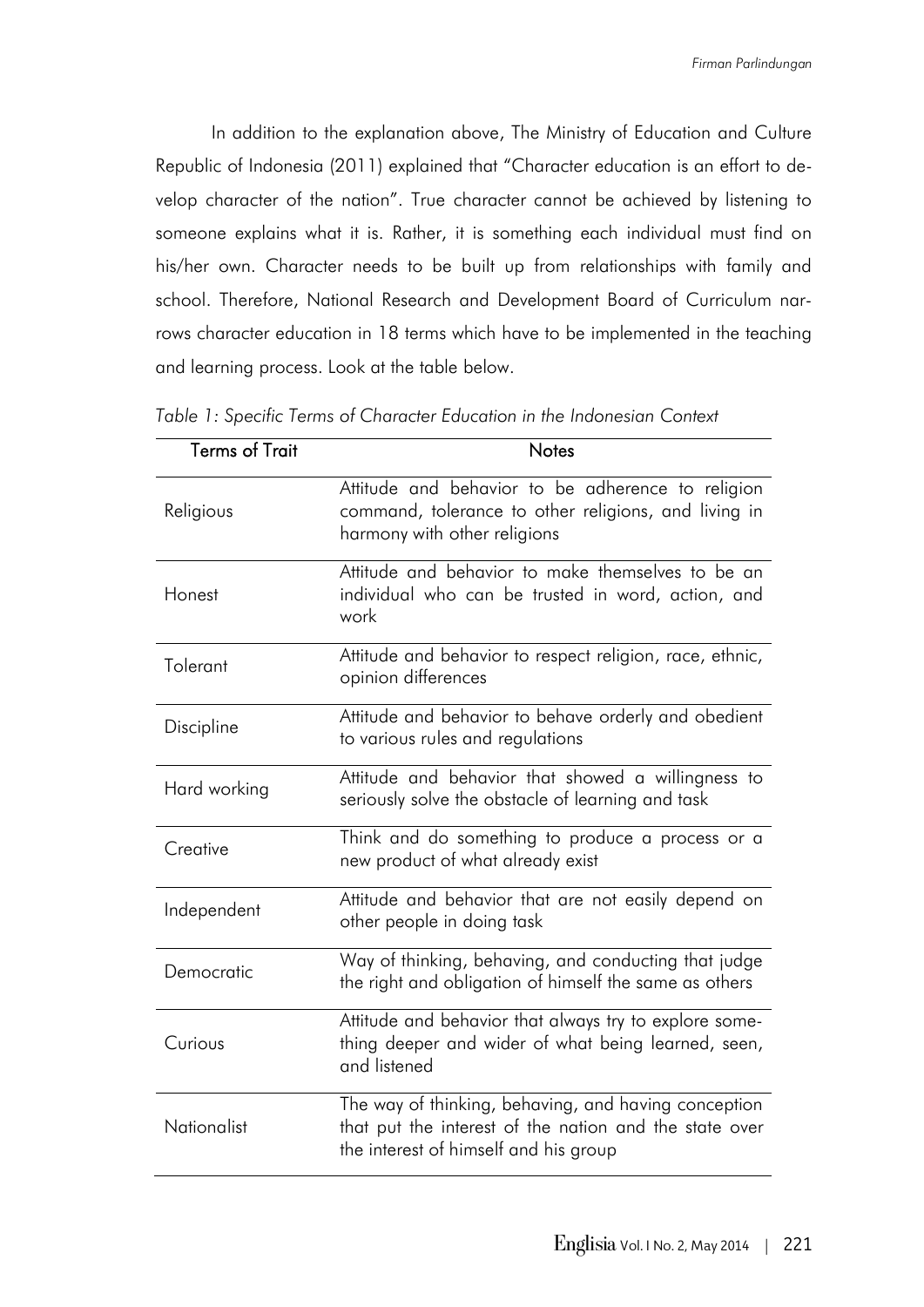| Patriotic                     | The way of thinking, behaving, and conducting that<br>showed high loyalty, awareness, and appreciation to<br>the language, physical environment, social, culture,<br>economic, politic, and the nation |
|-------------------------------|--------------------------------------------------------------------------------------------------------------------------------------------------------------------------------------------------------|
| Appreciate the<br>achievement | Attitude and behavior that encourage himself to pro-<br>duce something useful for the society as well as<br>acknowledged and respected the achievement of oth-<br>er people                            |
| Communicative/<br>Friendly    | Attitude and behavior that showed a pleasure to<br>speak, socialize, and cooperate with others                                                                                                         |
| Pacifist                      | Attitude, word, and action that make others feel happy<br>and secure of his existence                                                                                                                  |
| Love reading                  | A habit to provide time to read any reading material<br>that give good virtue to himself                                                                                                               |
| Care for the envi-<br>ronment | Attitude and behavior that always try to prevent dam-<br>age to the environment and develop an effort of solv-<br>ing environmental damage                                                             |
| Social care                   | Attitude and behavior of having a willingness to help<br>other people                                                                                                                                  |
| Responsible                   | Attitude and behavior of having awareness of what he<br>is doing and taking a risk of it                                                                                                               |

The eighteen terms of character above are the ideal trait to be implemented as character education. It must be appeared in every single process of learning; in preparing the lesson, implementation, and evaluation of learning. School as formal institution of education must give a positive contribution to the learners and the moral of this nation (Lickona, 2012, p. 7).

## Islamic Perspective on Character Education

Religion plays a major role in shaping character of human. Because character education is associated with various terms, it is necessary to discuss the definition from the perspective of religion. In this paper, the discussion of character education based on Islamic perspective is discovered by exploring character according to Al-Qur'an.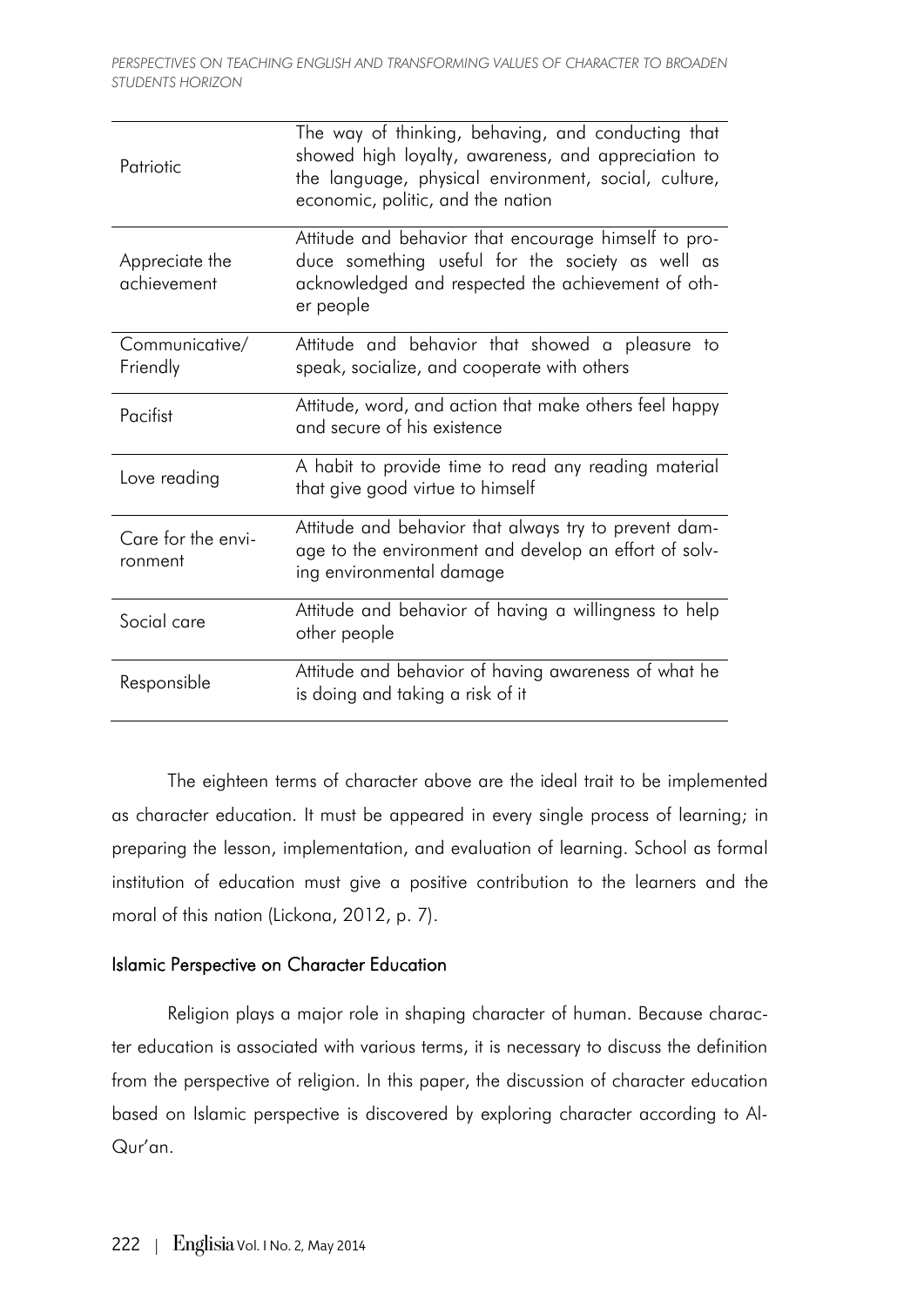In line with the explanation above, Al-Quran has a number of visions related to character education such as in *Surah Annur* (The Light: 30-31); *Al-Ahzab* (The Confederates: 33); *Al-Israa'* (The Journey by Night: 23); *At-Taubah* (The Repentance: 119); *Ali Imran* (The Family of Imran: 133-134), which explain about attitude, behavior, self-esteem, and honesty.

"Tell the believing men to lower their gaze (from looking at forbidden things), and protect their private parts (from illegal sexual acts). That is purer from them. Verily, Allah is All-Aware of what they do". [*Surah Annur* (The Light): 30].

"And stay in your houses, and do not display yourselves like that of the times of ignorance, and perform As-Salat (Iqamat-as-Salat), and give Zakat and obey Allah and His messenger. Allah wishes to remove Ar-Rijs (evil deeds and sins) from you, O members of the family (of the Prophet peace be upon Him), and to purify you with a thorough purification". [*Surah Al-Ahzab* (The Confederates): 33].

"And your Lord has decreed that your worship none but Him. And that you be dutiful to your parents. If none of them or both of them attain old age in your life, say not to them a word of disrespect, not shout at them but address them in terms of honor. [*Surah Al-Israa'* (The Journey by Night): 23].

"O you who believe! Be afraid of Allah, and be with those who are true (in words and deeds). [*Surah At-Taubah* (The Repentance): 119].

"And march forth in the way (which leads to) forgiveness from your Lord, and for Paradise as wide as the heavens and the earth, prepared for Al-Muttaqun. Those who spend (in Allah's cause) in prosperity and adversity, who respress anger, and who pardon men; verily, Allah loves Al-Muhsinun (the good doers). [Surah Ali Imran (The Family of Imran): 133-134].

The paragraph above explain that Al-Qur'an lead people who believe to live in a good conduct and attitude for themselves, for other people, for other creatures, and for environment. Character in Al-Qur'an is a basis of dignity. A good person with a good character will be a part of a good society as well (Hafidhuddin, 2012, p. 68).

The terms of character as explained in Table 1 is in harmony with Islamic perspective on how character being taught and learned. In addition, these terms are similar to the terms used to describe virtues listed by Lickona, Schaps, & Lewis, (2007), in their Character Education Partnership (CEP) document which defines character from psychological view. They list caring, honesty, fairness, responsibility,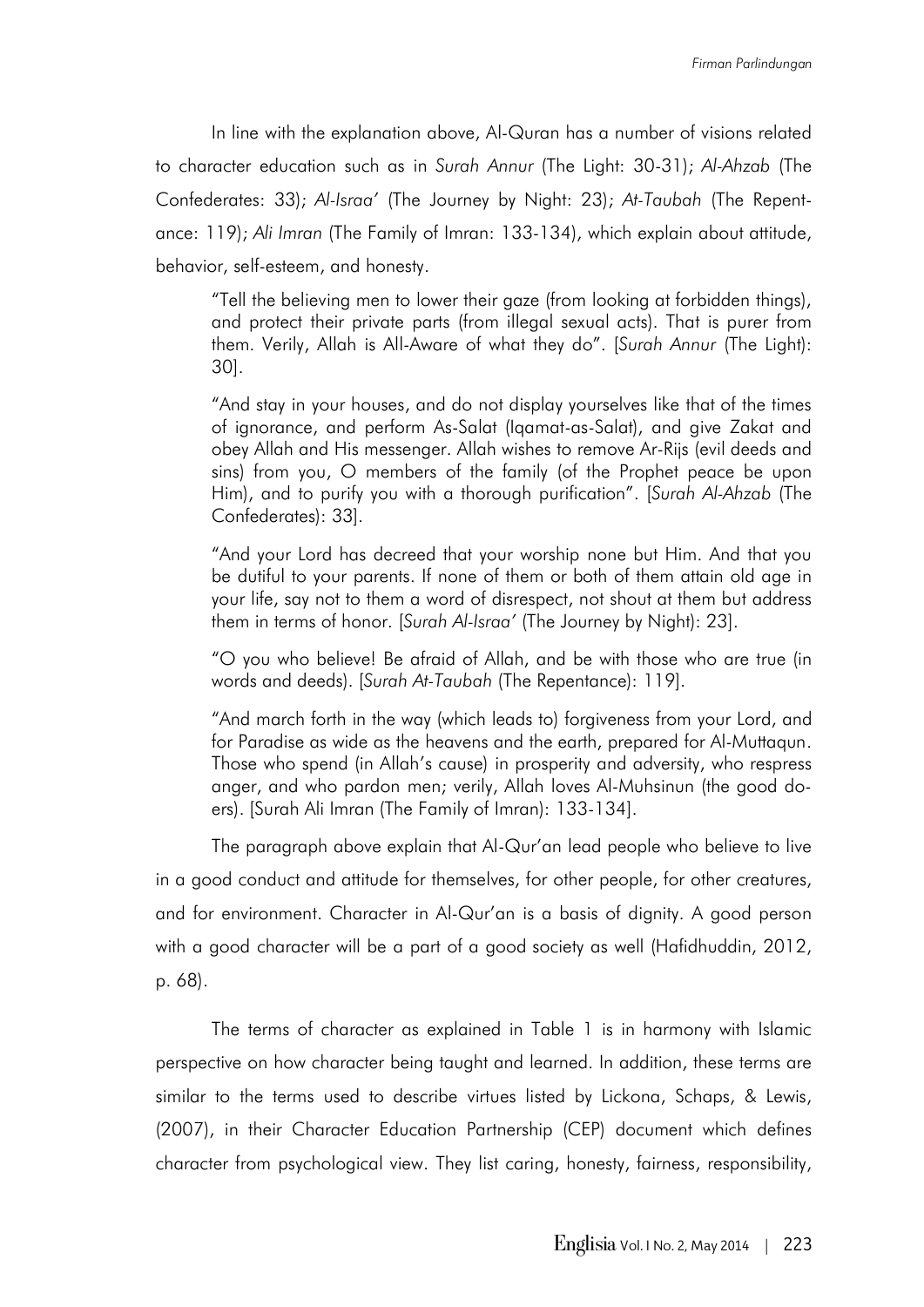and respect as the core virtues for developing good character. No doubt to conclude that the teaching of character in the Indonesian context has been in line with religious, social-cultural, and psychological points of view.

## How does Character Emerge in English Classroom?

When teaching language, teachers are also expected to teach students about social context that shape character building of the students. How the teaching of language can promote and shape character building? Jacobs and Farrell (2003) suggest that learning is not an individual, private activity, but a social one that depends upon interaction with others. By this interaction, students gain interpersonal skill as well as learn to respect others. In language teaching, this means that students do not learn language for its own sake but in order to develop and apply their thinking skills in situations that go beyond the language classroom.

In addition, learners learn in different ways and have different strengths. Teaching needs to take these differences into account rather than try to force students into a single mold. So what does teacher need to do in order to be successful in teaching language and in shaping students' character? Firstly the teacher should understand that effective character education is not adding or setting program to school. Rather, it is a transformation of the culture and life of the school (Berkowitz & Bier, 2006). Good character consists of knowing the good, desiring the good and doing the good (Lickona, 1991, p. 51).

Moreover, Lickona (2012, pp. 111-136), explained teachers' role in integrating the teaching of English and transforming the values of character, as the following.

- 1. Teacher as a merciful person. The teacher respects the students, helps them to reach success in school, builds their self-confident, and makes them understand what is moral with good ethic
- 2. Teacher as a model. The teacher is an ethical person, showing respect to others and responsible both in class and outside the classroom.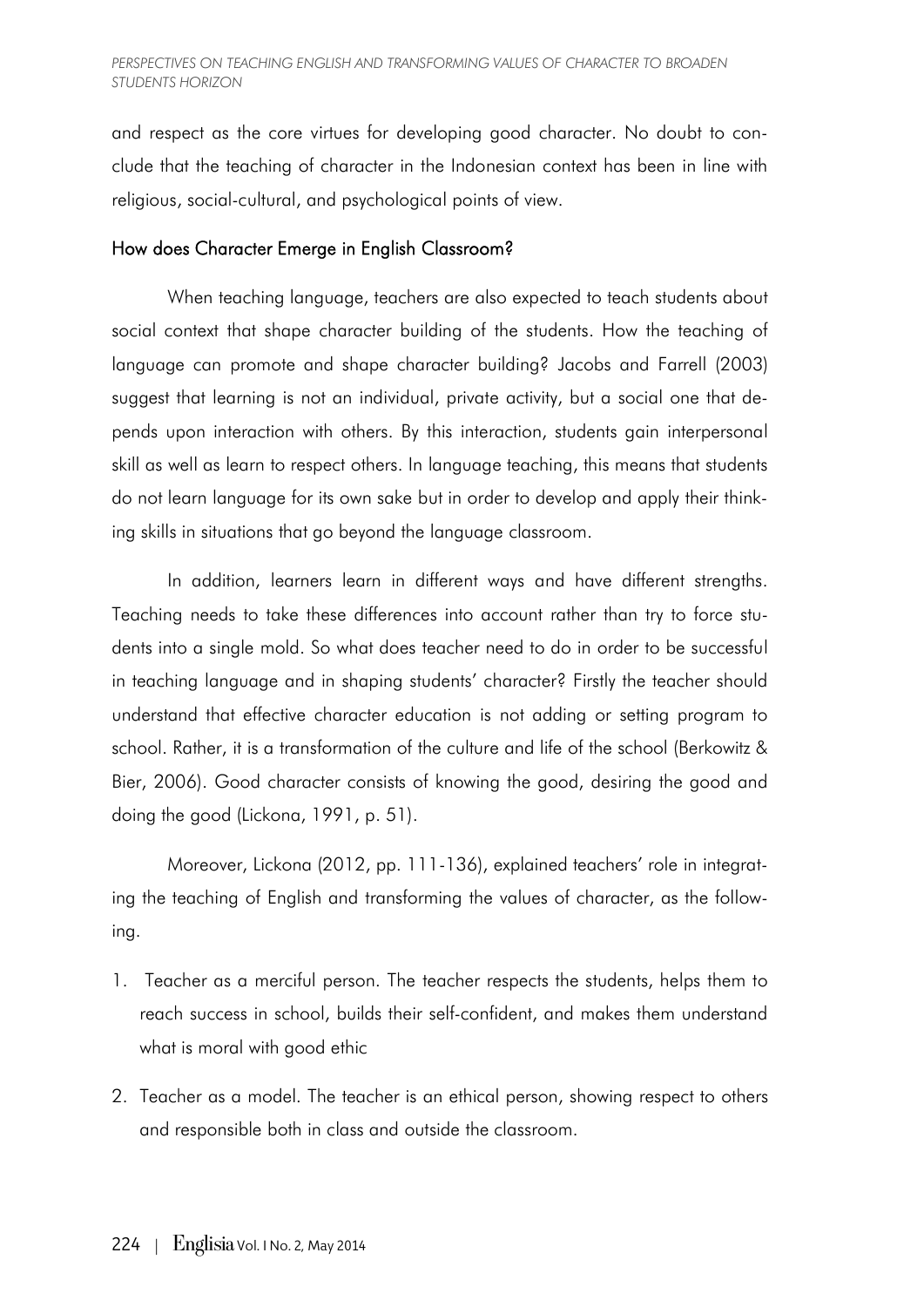3. Teacher as a mentor. The teacher gives instruction based on a certain character/moral and guides through explanation, class discussion, storytelling, personal motivation enforcement, and constructive feedback.

Meanwhile, in teaching language, the teacher can use a number of strategies or method to train students both the language and character. For example, the use of Communicative Language Teaching (CLT) which carries the theoretical framework of Communicative Approach (Brown, 2012, p. 121), is appropriate to be applied. The aim of communicative language teaching is to enable students to communicate in the target language. Communication requires that students perform certain function within a social context such as inviting, promising, declining invitation etc. In short, it is important to understand when and how to say what to whom. Implementing CLT in classroom is not only to enhance the ability of mastering content subject but also to foster and maintain character which is transformed from culture and school. Students should understand the knowledge of forms, meanings, and functions. They must use this knowledge and take into consideration the social situation in order to convey their intended meaning (Brown, 2002, p. 131).

Another method that can be applied is Cooperative Learning Method. Cooperative Learning is a method that engages students in group or to work cooperatively to achieve the learning objective. They share information and help their friend's problem in group or pair (Brown, 2007, p. 53). This method can improve not only students' cognitive ability, but also students' social competence, tolerance, and selfesteem. Besides, it can train students' critical thinking, problem solving, and integrating the knowledge and skill (Adisusilo, 2012, p. 113). This method has a number of variations such as Jigsaw, One Stay Two Stray, Group Discussion, Think Pair Share, Three Steps Interview, etc. However, there is a greater flexibility for teacher to choose the appropriate technique that suit to learning objective.

To sum up, the teacher might select the use of various strategies in teaching and learning English. What should be considered is how to integrate the focus of leaning with the transformation of values of character. For example, if the language focus is transactional function such as inviting, introducing, expressing feeling, and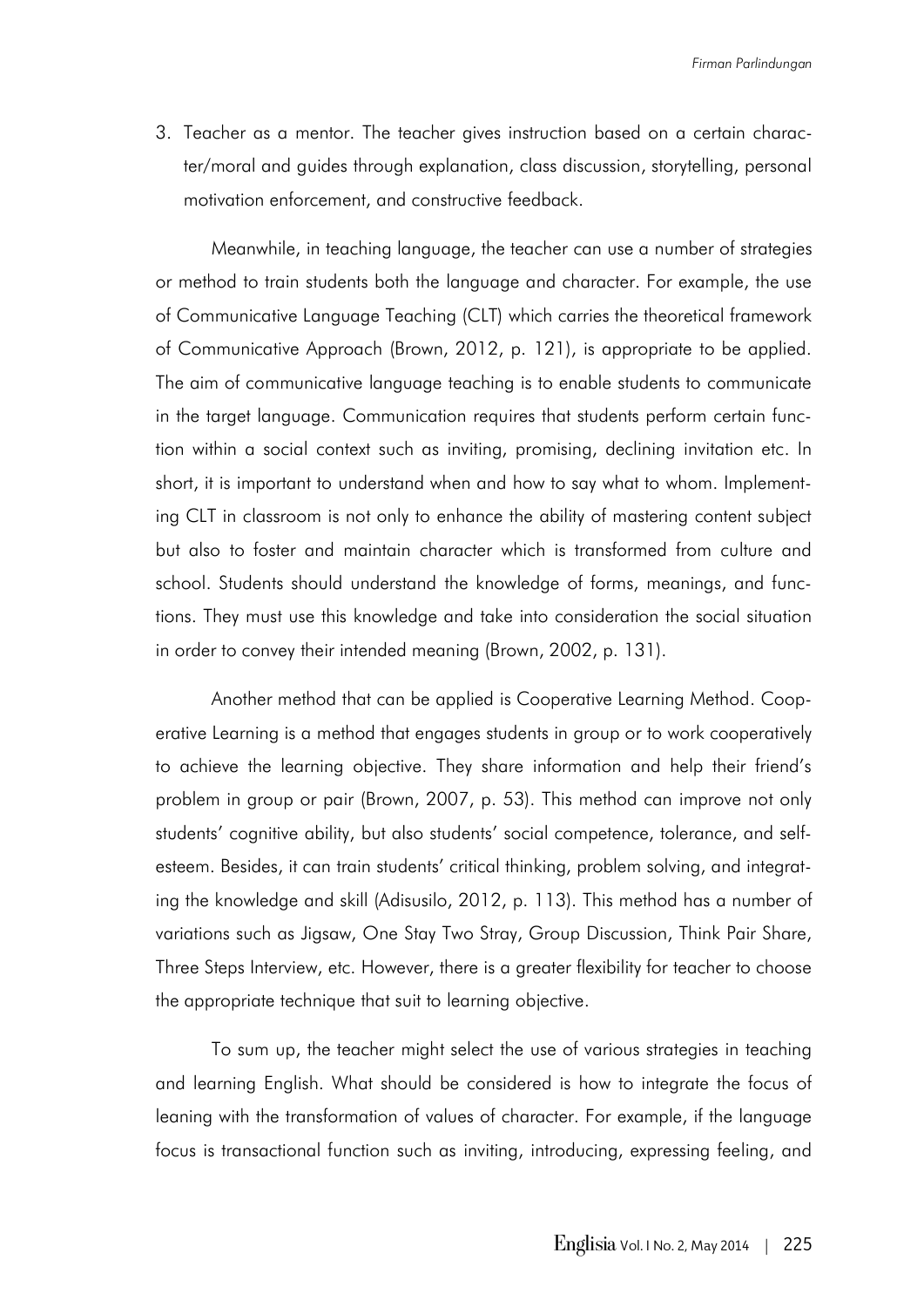the culture judgment is in Western context, so teacher must think how to include certain trait such as honesty, friendliness, democracy, or curiosity in the process of learning. This integration is illustrated as follows.



**Figure 1: The Formulation of Character Education in Language Teaching**

From Figure 1 above; the teaching can be illustrated as the following points. Firstly, the language focus determined in teaching writing for eleventh grade of senior high school students are as follows: (1) using grammar, vocabulary, punctuation, spelling, and writing rules accurately, (2) elaborating of the main idea, and (3) making draft, revising, and editing. For that focus, the material to be taught is "Advertisement and Invitation". The next step is determining the character or personal trait that students should acquire, for example "Religious, Creative, Care for Environment, and Communicative". After that, teacher should think about social and cultural judgment being made. In this part, language learners need to be aware, for example, of the culturally appropriate ways to address people, express gratitude, make requests, and agree or disagree with someone. They should know that behaviors and intonation patterns that are appropriate in their own speech community may be perceived differently by members of the target language speech community. They have to understand that, in order for communication to be successful, language use must be associated with other culturally appropriate behavior.

Final step, strategy of teaching as a much broader concept that is inherently tied to many of the linguistic concepts taught in foreign language classes, should be determined. For example, in this case "Write-Pair-Share" as part of "Cooperative Learning Method" is used. Teacher should make sure that the strategy chosen is ap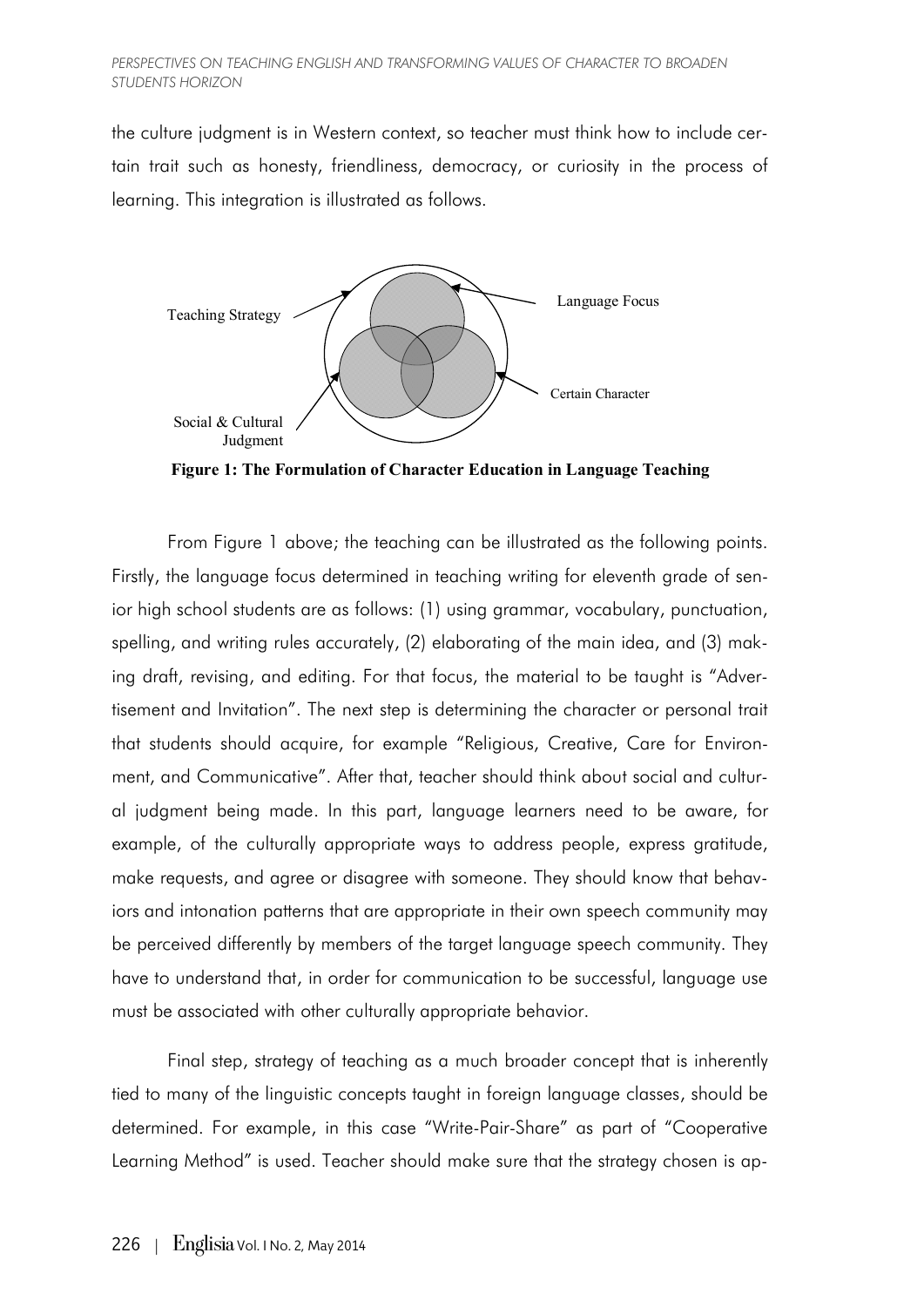propriately matched with the material being taught. It is important to avoid mislead teaching and learning activities.

Using authentic sources from the English native speaker helps to engage students in authentic character experiences. Sources can include films, news broadcasts, and television shows; Web sites; and photographs, magazines, newspapers, restaurant menus, travel brochures, and other printed materials. Teachers can adapt the authentic materials to suit the age and language proficiency level of the students. For example, even beginning language students can watch and listen to video clips taken from a television show in the target language and focus on such cultural conventions as greetings. The teacher might supply students with a detailed translation or give them a chart, diagram, or outline to complete while they listen to a dialogue or watch a video. After the class has viewed the relevant segments, the teacher can engage the students in discussion of the cultural norms represented in the segments and what these norms might say about the values of the culture.

#### **CONCLUSION**

The teaching of language especially English can be integrated with the teaching of social competence. This social competence includes the teaching of certain traits which shape student's character for their success. Based on National Research and Development Board of Curriculum, Republic of Indonesia, there are 18 terms of traits in the concept of character education. They are religious, honest, tolerant, disciplined, hardworking, creative, independent, democratic, curious, nationalist, patriotic, appreciate the achievement, communicative/ friendly, pacifist, love reading, care for the environment, social care, and responsible.

Those characters are in line with the religion point of view particularly Islam. As the source of guide for Muslim, in Al-Qur'an, there are a number of Surah that explain about character such as in *Surah Annur* (The Light: 30-31); *Al-Ahzab* (The Confederates: 33); *Al-Israa'* (The Journey by Night: 23); *At-Taubah* (The Repent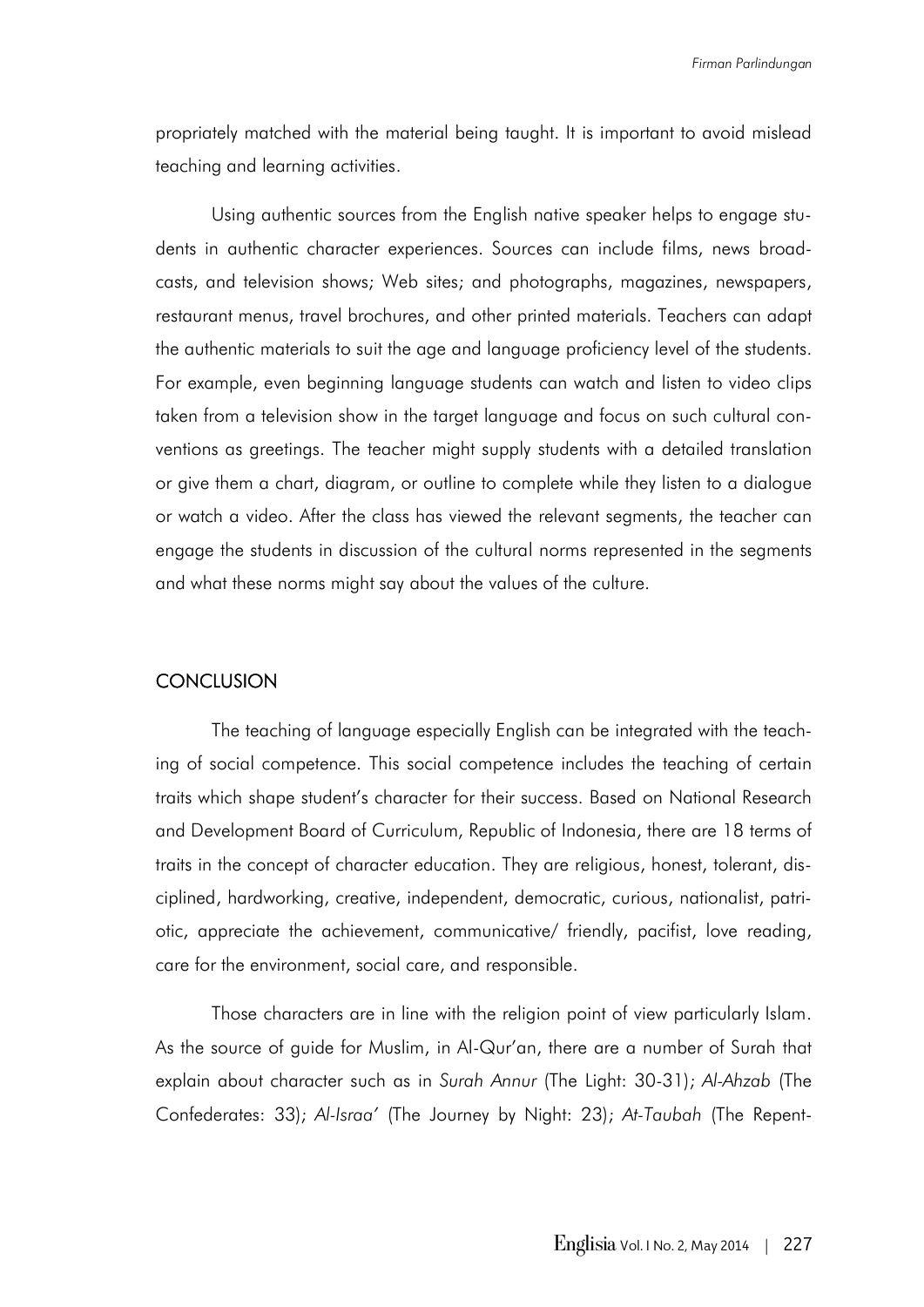ance: 119); *Ali Imran* (The Family of Imran: 133-134), which explain about attitude, behavior, self-esteem, and honesty.

Finally, to integrate the teaching of English with the transformation of character, the teacher can use various approaches or methods for instance Communicative Language Teaching (CLT), Cooperative Learning, and many others. Character building and language competence must be the focus of teaching. Therefore, it must be stated clearly in the goal or learning; what to achieve, in the process of leaning, and in the evaluation. Once a teacher can make it happen in the teaching of English, the character itself will forever broaden students' horizon.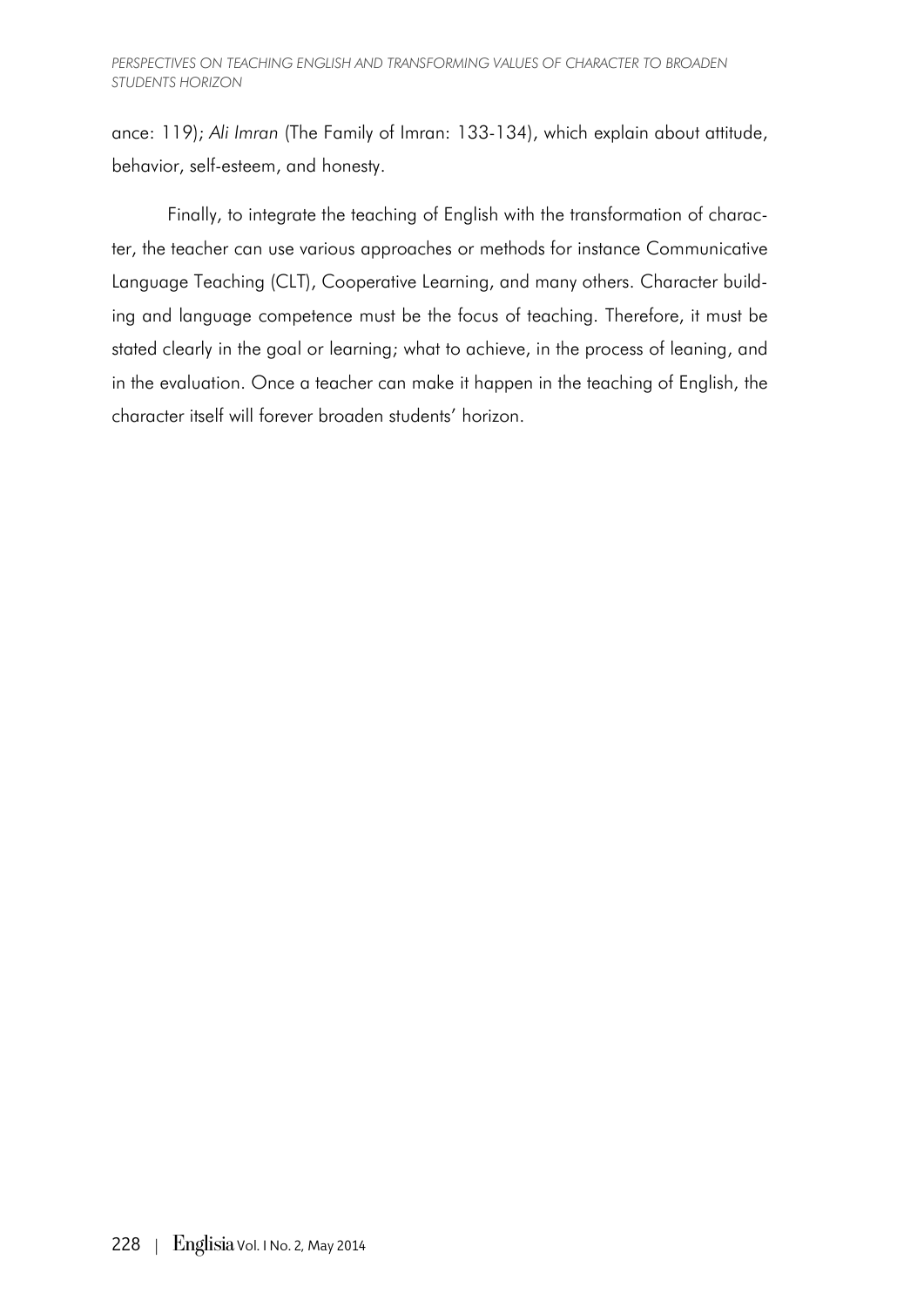#### **REFERENCES**

- Adisusilo, S. (2012). *Pembelajaran Nilai Karakter: Konstruktivismen dan VCT sebagai Inovasi Pendekatan Pembelajaran Afektif*. Depok: RajaGrafindo Persada.
- Berkowitz, M. & Bier, M. (2006). *What Works in Character Education: A Research – driven Guide for Educators*. Washington, D.C
- Brown, H, D. (2002). *Strategies for Success*. New York: Pearson Education Company.
- Buchori, M. (2007). *Character Building dan Pendidikan Kita*. Retrieved from http://paramadina.wordpress.com/2007/03/04/character-building-danpendidikan-kita/.
- Cahyono, B.Y. & Widiati, U. (2011). *The Teaching of English in Indonesia*. Malang: UM Press.
- Character Education Partnership (CEP). (2006). *Principle 1.* Retrieved from http://www.character.org/principle1?s=virtues
- Freeman, D. L. (2000). *Techniques and Principles in Language Teaching*. New York: Oxford University Press.
- Hafidhuddin, D. (2012). *Pendidikan Karakter Berbasis Al-Quran*. Depok: Rajawali Pers.
- Harmer, J. (2007). *The Practice of English Language Teaching (4th Edition)*. Hong Kong: Pearson Education Ltd.
- Kemendiknas. *Desain Induk Pendidikan Karakter*, (2013), Retreived from http://pendikar.dikti.go.id/gdp/wp-content/uploads/Desain-induk pendidikan-karakter-kemdiknas.pdf.
- Koesoema, D. (2007). *Pendidikan Karakter: Strategi Mendidik Anak di Zaman Global*. Jakarta: Grasindo.
- Lickona, T. (1991). *Educating for character: How our schools can teach respect and responsibility*. New York, NY: Bantam Books.
- Lickona, T., Schaps, E., & Lewis, C. (2007). *CEP's eleven principles of effective character education,* Retrieved from http://www.character.org
- Lickona, T. (2012). *Mendidik untuk Membentuk Karakter: Bagaimana Sekolah dapat Memberikan Pendidikan tentang Sikap Hormat dan Tanggung Jawab*. Jakarta: Bumi Aksara.
- Malik, RS. (2012). Deep Learning and Academic Literacy How they would contribute to character building?. In Samsudi (Eds), *Enhancing Academic Literacy*